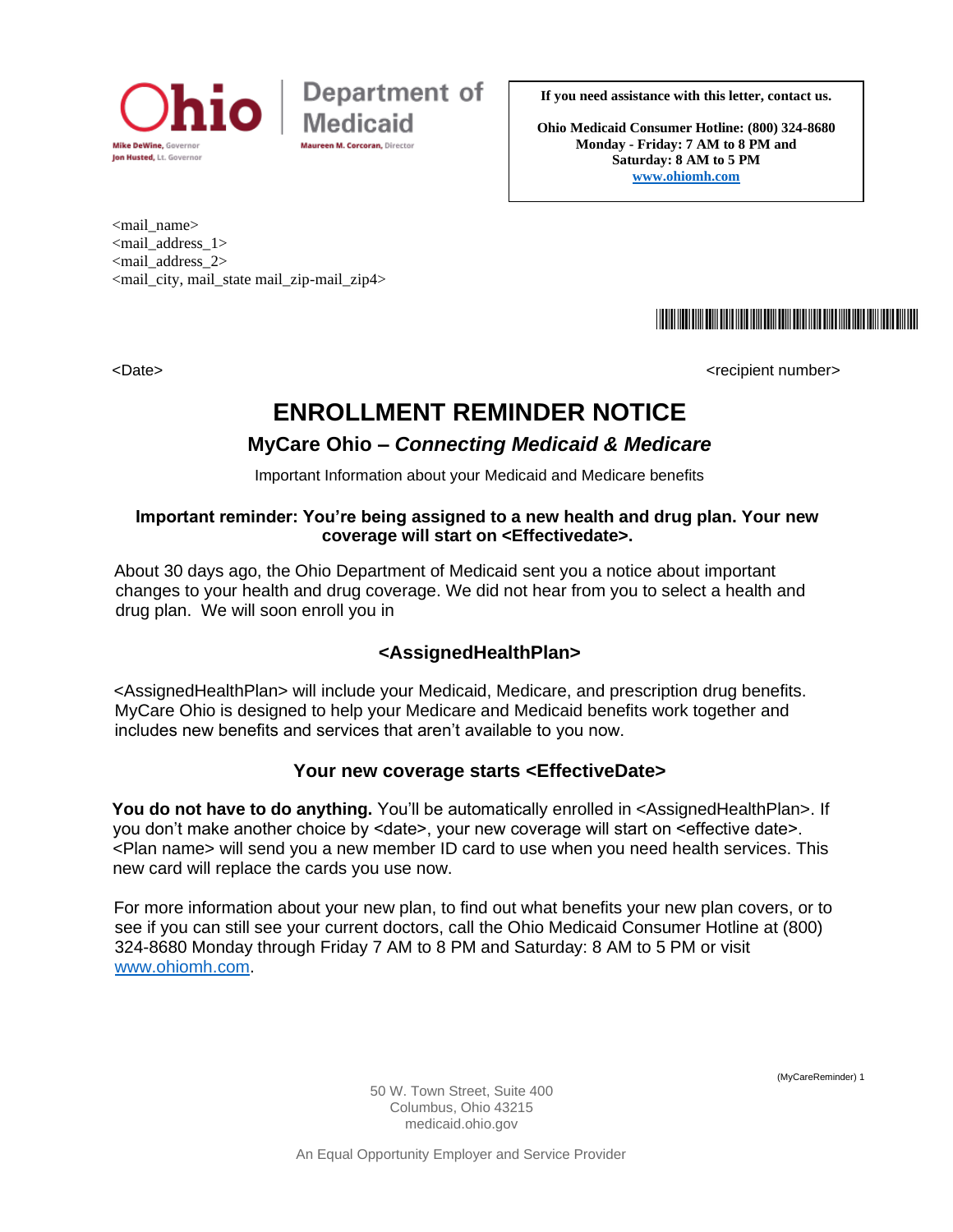#### **You have other choices**

If you **don't** want to be enrolled in <AssignedHealthPlan>, you have other choices, including:

- 1. **Keep your current Medicare coverage.** Call the Hotline and tell them you don't want <AssignedHealthPlan> to provide your Medicare benefits. Medicare will maintain your current coverage.
- 2. **Enroll in a different plan.** Call the Hotline and tell them you don't want to be in <AssignedHealthPlan> and you want to enroll in a different plan.
- 3. Call by **<date>** to make sure you get your plan materials in time for the start of your coverage.

**Note:** You can leave your MyCare Ohio plan that provides the Medicare portion of your coverage at any time and choose another plan. But once you leave the MyCare Ohio plan, there are limits for when you can join or leave other types of Medicare plans. Call 1-800-Medicare for more information about your Medicare enrollment options.

#### **What should you do now?**

- Review all of your choices carefully before making any decisions about your health care coverage. To talk about your choices, call the Ohio Medicaid Consumer Hotline at (800) 324-8680 Monday through Friday 7 AM to 8 PM and Saturday: 8 AM to 5 PM or visit www.ohiomh.com.
- **Decide which option is best for you:**
	- To enroll in <AssignedHealthPlan>, you don't have to do anything.
	- **To choose another option** (see your list of choices above), call the Hotline by <date>.
	- **If you don't call and choose another health option by <date>, you'll be automatically enrolled in <AssignedHealthPlan>.**

#### **Get more information:**

- The Office of the State Long-term Care Ombudsman advocates for consumers receiving long-term services and supports. For MyCare Ohio members, help with concerns about any aspect of care is available through the MyCare Ohio Ombudsman. Help is available to gather information about your options, resolve disputes with providers, protect rights and file complaints or appeals with any health plan. Contact an ombudsman by calling **(800) 282-1206** (TTY Ohio Relay Service: (800) 750-0750), Monday through Friday 8 a.m. to 5 p.m. You can also contact an ombudsman by emailing **MyCareOmbudsman@age.ohio.gov**.
- If you have questions about Medicare plans in your area, visit [www.Medicare.gov,](http://www.medicare.gov/) or call toll-free number 1-800-MEDICARE (1-800-633-4227) 24 hours a day, 7 days a week. TTY users should call 1-877-486-2048.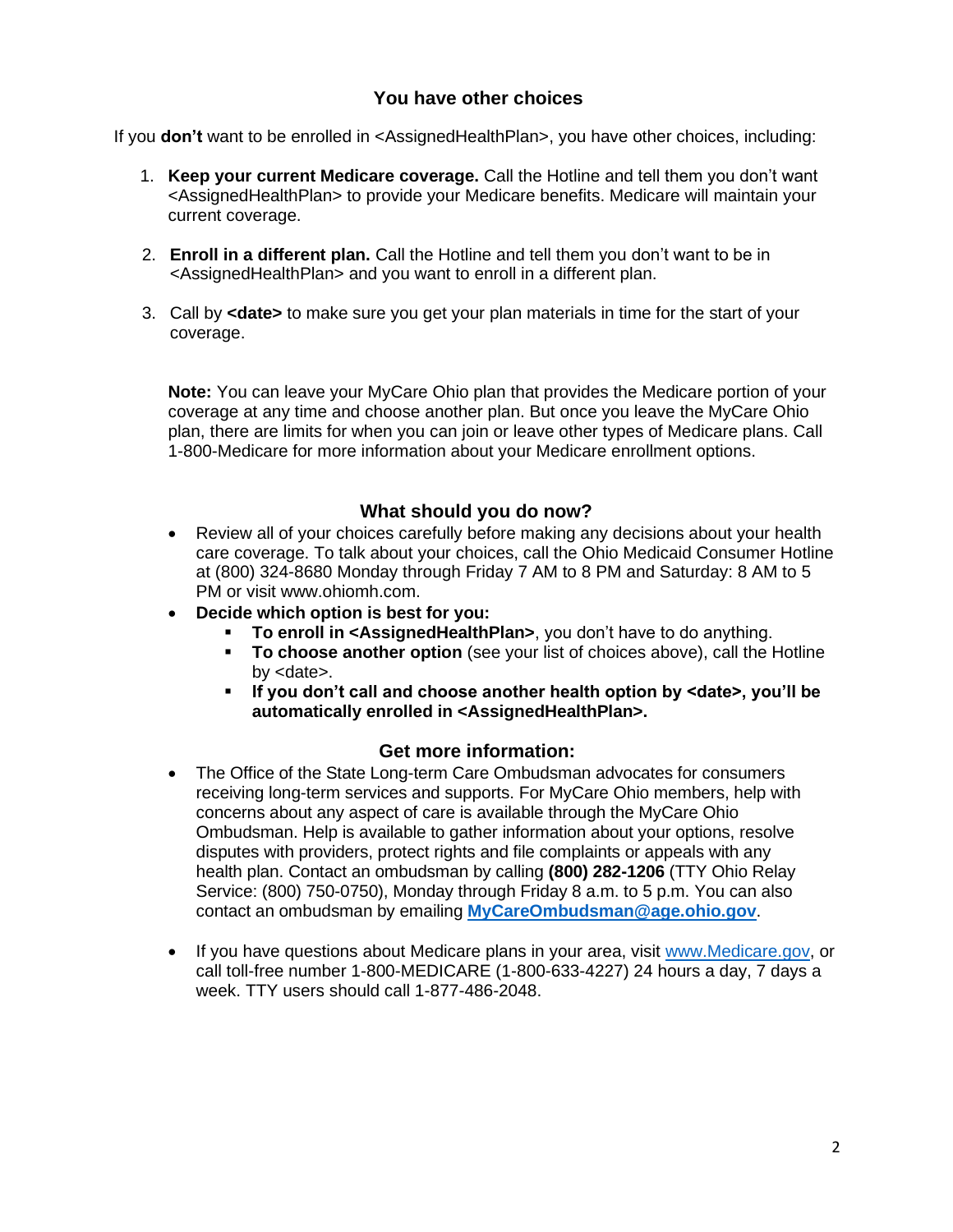## **Notice of Nondiscrimination**

The Ohio Department of Medicaid complies with applicable Federal civil rights laws and does not discriminate on the basis of race, color, national origin, age, disability, or sex. The Ohio Department of Medicaid does not exclude people or treat them differently because of race, color, national origin, age, disability, or sex.

The Ohio Department of Medicaid:

- Provides free aids and services to people with disabilities to communicate effectively with us, such as:
	- o Qualified sign language interpreters
	- o Written information in other formats (large print, audio, accessible electronic formats, other formats)
- Provides free language services to people whose primary language is not English, such as:
	- o Qualified interpreters
	- o Information written in other languages

If you need these services, contact the Ohio Medicaid Consumer Hotline at 800-324- 8680.

If you believe that Ohio Medicaid has failed to provide these services or discriminated in another way on the basis of race, color, national origin, age, disability or sex, you can file a grievance with:

Ohio Department of Medicaid P.O. Box 182709 Columbus, Ohio 43218-2709 614-466-4693

You can also file a civil rights complaint with the U.S. Department of Health and Human Services, Office for Civil Rights, electronically through the Office for Civil Rights Complaint Portal, available at<https://ocrportal.hhs.gov/ocr/portal/lobby.jsf> or by mail or phone at:

U.S. Department of Health and Human Services 200 Independence Avenue SW. Room 509F, HHH Building Washington, DC 20201 1-800–368–1019, (TDD: 1-800–537–7697). Complaint forms are available at [www.hhs.gov/ocr/office/file/index.html](http://www.hhs.gov/ocr/office/file/index.html)